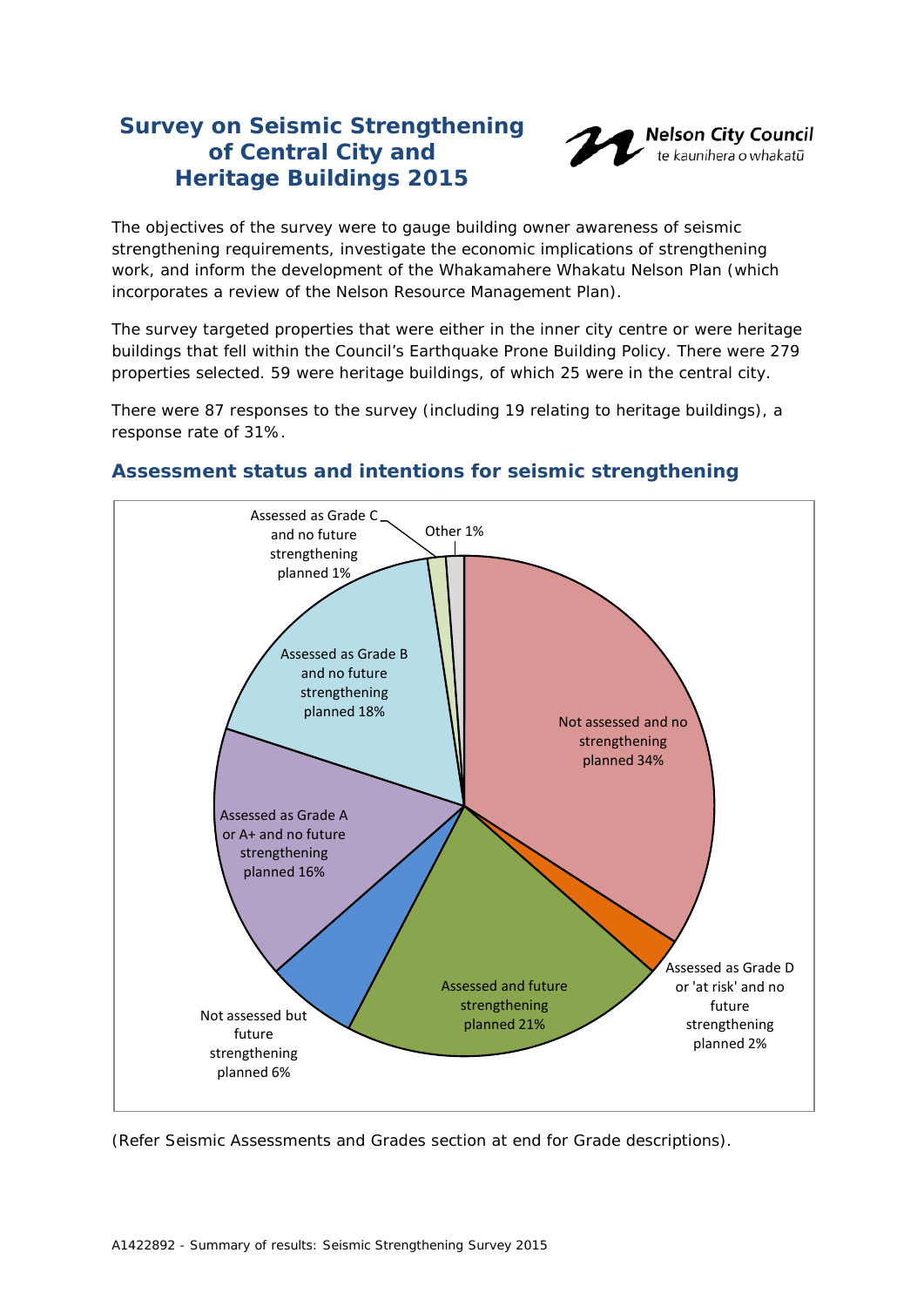### **Assessment status and intentions for seismic strengthening**

- $\triangleright$  About a third of buildings in the survey have not had a seismic assessment and are not considering seismic strengthening. The ages of these buildings vary:
	- o 10 percent were built before 1940
	- o 21 percent were built between 1940 and 1980
	- o 14 percent were in the 1980s or 1990s
	- o 31 percent were built since 2000
	- o 24 percent were of a mixed age, meaning different parts of the building have been built or renovated at different times
- $\triangleright$  Two percent are not considering seismic strengthening, despite having been assessed as Grade D (below 33% of the New Building Standard) or as 'at risk'
- $\triangleright$  Of the 33 buildings not being strengthened and that either have no assessment or have been assessed as below 33% of the New Building Standard, 20 have owners who don't think strengthening is required:

| Reasons why building owners are not<br>strengthening their building | Number of responses,<br>out of 33 |  |  |
|---------------------------------------------------------------------|-----------------------------------|--|--|
|                                                                     | Respondents could select          |  |  |
|                                                                     | multiple reasons                  |  |  |
| Don't think (further) strengthening is required                     | 20 (61%)                          |  |  |
| Cannot afford to undertake the work                                 | 5(15%)                            |  |  |
| Cannot afford detailed design drawings                              | 3(9%)                             |  |  |
| Need more information before deciding                               | 3(9%)                             |  |  |
| The return would not be worth the investment                        | 2(6%)                             |  |  |
| Cannot afford the seismic assessments                               | 2(6%)                             |  |  |
| Don't have access to finance                                        | ( )                               |  |  |
| Will lose tenants while work is done                                | O                                 |  |  |
| The works will result in a loss of rentable space                   | Ω                                 |  |  |
| Geotechnical conditions make the job too expensive                  | ( )                               |  |  |

- About a quarter (27%) of buildings are being or will be strengthened. Twelve percent have work already underway, eight percent will be strengthened within the next five years and seven percent have no timeframe.
	- o Of the buildings with strengthening work planned, most have a budget of less than \$50,000 for Phase 1 – investigation and obtaining reports
	- o For Phase 2 completing the strengthening works, 16 owners were able to give an indication of the budget:
		- five will cost less than \$50,000
		- six estimate up to \$250,000
		- three estimate between \$250,000 and \$500,000
		- two estimate it would cost between \$1-2 million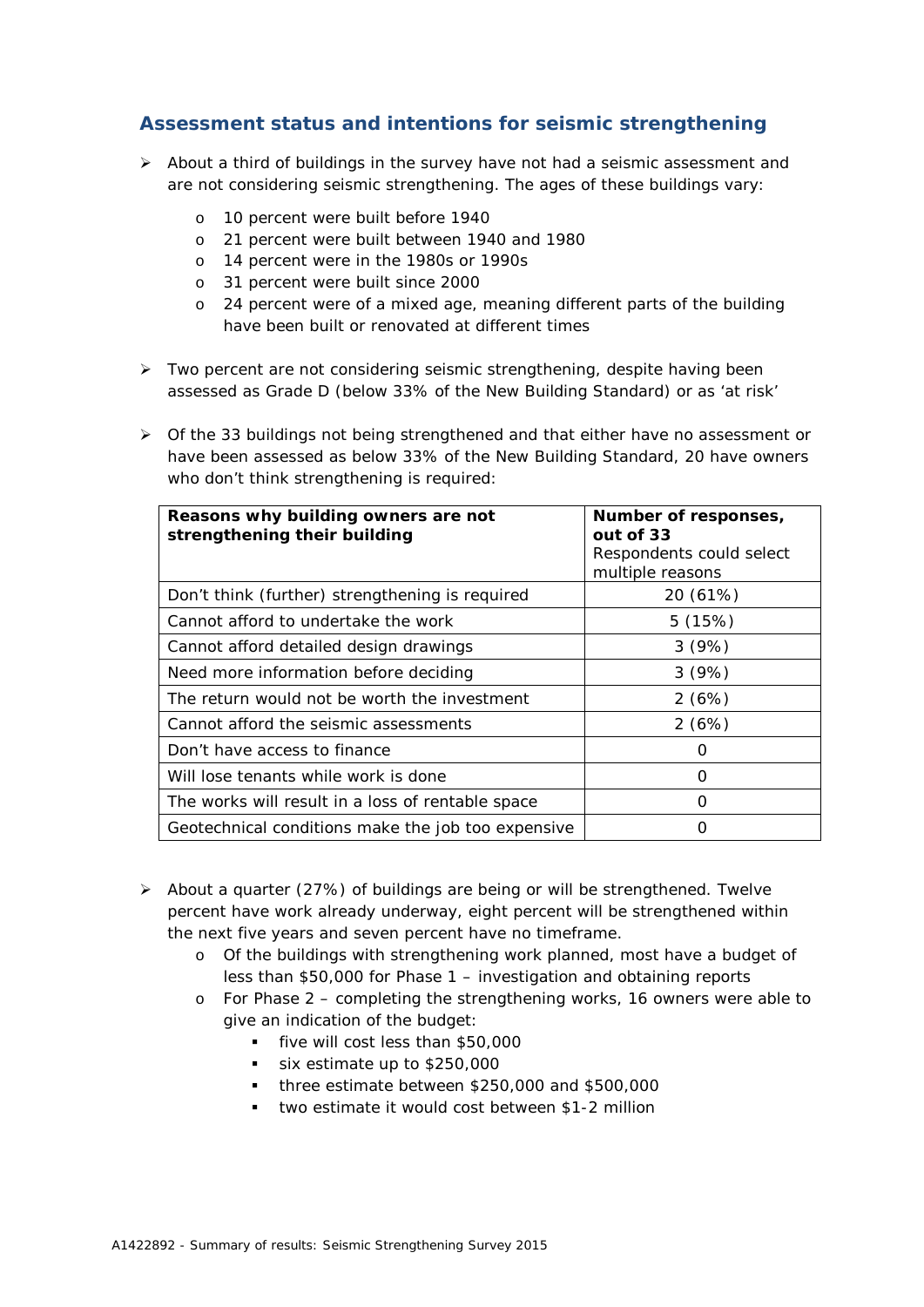# **Heritage buildings**

There were 19 responses about heritage buildings.

- $\geq$  89% are aware that they need to apply for a resource consent and possibly a building consent to significantly alter or demolish their building
- $\geq$  82% are aware of the rate remissions available for heritage maintenance and 53% were aware of the Heritage Project Fund. Only two owners of heritage buildings are aware that there are zero fees for non-notified resource consents to conserve or restore a heritage building
- $\triangleright$  Of the five respondents who had accessed rates remissions, four rated them as helpful
- Only one respondent had accessed the Heritage Project Fund and also rated it as helpful

The 19 owners of heritage buildings were also asked whether they felt the following comments applied to them or their building:

| <b>Comments relating to heritage buildings</b>           | Number out of 19 |  |
|----------------------------------------------------------|------------------|--|
|                                                          | who agreed       |  |
| Council heritage rules mean that I need a resource       | 9(47%)           |  |
| consent but I can make changes internally and externally |                  |  |
| that are sensitive to the heritage values of my building |                  |  |
| I would prefer that my building was not considered a     | 8(42%)           |  |
| heritage building                                        |                  |  |
| I'd like a plaque on my building confirming its heritage | 5(26%)           |  |
| status                                                   |                  |  |
| My building's heritage values help me in the use of my   | 4(21%)           |  |
| buildina                                                 |                  |  |
| I am not bothered about whether my building is a         | 3(16%)           |  |
| heritage building or not                                 |                  |  |
| Council heritage rules allow only internal space changes | 3(16%)           |  |
| Council heritage rules mean I can't change anything      | ( )              |  |
| Council heritage rules don't stop any changes to my      | O                |  |
| building                                                 |                  |  |

### **Suggestions for potential Council assistance**

People were asked to rate how helpful the following suggestions were, on a scale of 1 (not helpful at all) to 5 (very helpful):

- ▶ Building consent fee rebate for strengthening work (88% rated it 4 or 5)
- $\triangleright$  Remission of rates for strengthened buildings (up to 5 years) (86%)
- $\triangleright$  Percentage contribution towards the cost of physical strengthening works (83%)
- Monetary grants for strengthening works (79%)
- Assistance in obtaining and funding structural engineering reports (78%)
- Assistance in obtaining and funding geotechnical engineering reports (74%)
- > Building consent fee reimbursement for work required to strengthen heritage buildings (67%)
- Remission of rates where building is not fit for purpose (unoccupied) during strengthening works (66%)
- Access to a Council-funded project manager to act as a conduit to relevant Council departments as needed (57%)